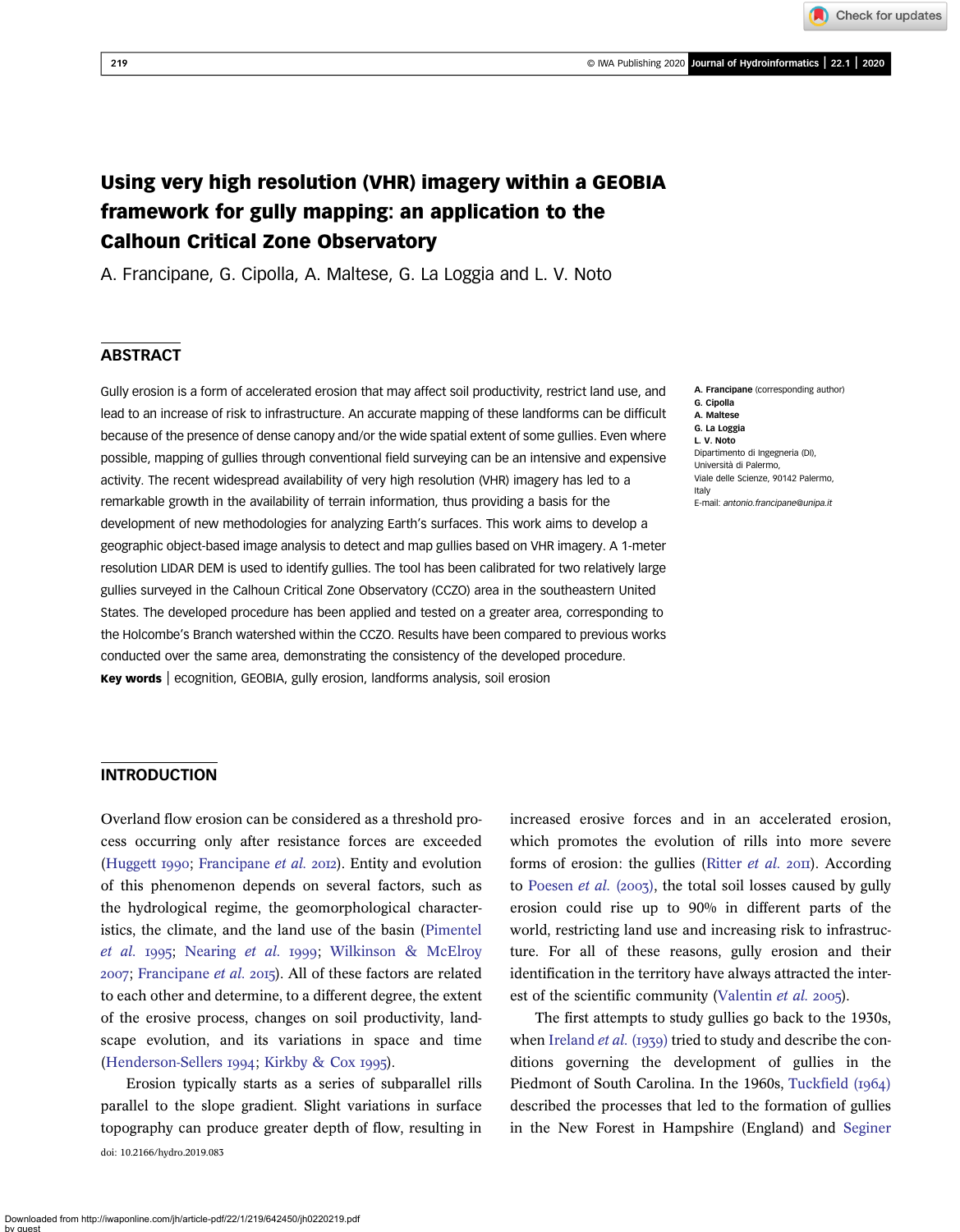$(1966)$  presented different methods to quantify gully erosion. [Patton & Schumm \(](#page-15-0)1975) tried to describe the relationship between critical valley slope and drainage-basin area and use it as a predictive model to locate those areas of instability within alluvial valleys where gullies could form. In 1977, the Soil Conservation Service (SCS 1966) used a multivariate analysis to predict gully growth, while [Stocking](#page-15-0)  $(1980)$  used multiple regression analysis to predict gullyhead retreat on 66 gullies in Zimbabwe. [Kirkby & Bracken](#page-15-0)  $(2009)$  made an interesting synthetic review of gully morphology and genesis examining the conditions for gully formation, focusing on gully initiation, head and side-wall processes, and making a brief dissertation about implications for gully prevention and remediation.

The advent of digital elevation models (DEMs) led to the birth and diffusion of quantitative land-surface analysis (i.e., geomorphometry) ([Grosse](#page-14-0) *et al.* 2012). For many years, the main problem related to the use of DEMs for land-surface analysis has been their relatively low spatial resolution. The issue seems to be overcome with the advent of very high resolution (VHR) imagery, which started with the launch of IKONOS in 1999 and which finds nowadays its maximum expression in LIDAR data, that allow the derivation of very high resolution digital surface models (DSMs) and bare ground DEMs. These products, which constitute a basic support for activities such as hydrological– hydraulic modeling and the identification of areas exposed to flood risk, have provided the opportunity to develop new methodologies for analyzing Earth surfaces ([Tarolli](#page-15-0)  $et$  al. 2009) that have found widespread use also in identifying the scars of gullies in the landscape in the last decade ([Jackson](#page-15-0) et al. 1988; [Ritchie](#page-15-0) et al. 1994; [James](#page-15-0) et al. 2007; [Noto](#page-15-0) et al. 2017; [Francipane](#page-14-0) et al. 2018).

So far, today, there are mainly two different procedures to deal with high-resolution DEMs: a per-pixel approach (pixel-based) and a per-object approach (object-based). The last one is often referred to as object based image analysis (OBIA or GEOBIA if it takes into account the geographical aspect as well). While the pixel-based approach uses the classical rules of map algebra applied to the pixel, the object-based approach uses the concept of the image object, which is defined as a group of neighbor pixels with similar characteristics. The main advantage of such an approach is that object characteristics (e.g., mean value,

standard deviation, ratio, etc.) and features (e.g., shape and texture) can be calculated and used to differentiate land cover classes with similar spectral information. These extra types of information give OBIA the potential to produce classifications characterized by accuracies higher than those produced by traditional pixel-based method.

One of the earlier efforts in detecting gullies by means of OBIA techniques was made about ten years ago by [Eustace](#page-14-0)  $et$  al. (2009). The authors developed a semi-automated method to predict the presence and volume of gullies for unsampled locations within the Fitzroy catchment in the Great Barrier Reef lagoon, on the east coast of Australia. They used data from 20 LIDAR transects acquired in 2007. [Shruthi](#page-15-0) et al.  $(2015)$  conducted a study with the aim of quantifying temporal changes in gully system areas applying the OBIA to a 1-meter resolution DEM obtained from the IKONOS mission. The authors were successful in achieving the gullies by developing a set of improved rules based on the knowledge of gully landform and process related to their formation. D'[Oleire-Oltmanns](#page-14-0) et al. (2014) put together the GEOBIA analysis and the expert knowledge to set up an ensemble of rules to delineate gullies. They used as input a multispectral QuickBird 2 satellite image and calculated the accuracy by comparing the results of their classification with the reference data obtained by field surveys. [Yang](#page-15-0) et al. (2017) developed and applied a multidirectional hill-shading method to extract gullies with an OBIA approach. The approach allowed the authors to get boundaries of gullies with high location accuracy and solve the discontinuity and low location accuracy caused by the pixel-based methods. [Rahmati](#page-15-0) et al.  $(2017)$  submitted evidence that the GEOBIA technique is less expensive than any other approach to detect gullies, such as soil erosion measurements, especially over the last few years because it leads to the highest values of accuracy. In their paper, gully erosion mapping was performed using a DEM, a SPOT-5 panchromatic satellite image, and a multiresolution segmentation.

Starting from knowledge about morphology and geomorphological processes leading to gullies, this paper aims to develop a set of rules about morphometric aspects and processes related to the formation of these landforms for the identification of gullies within a GEOBIA framework. The framework is applied to the Calhoun Critical Zone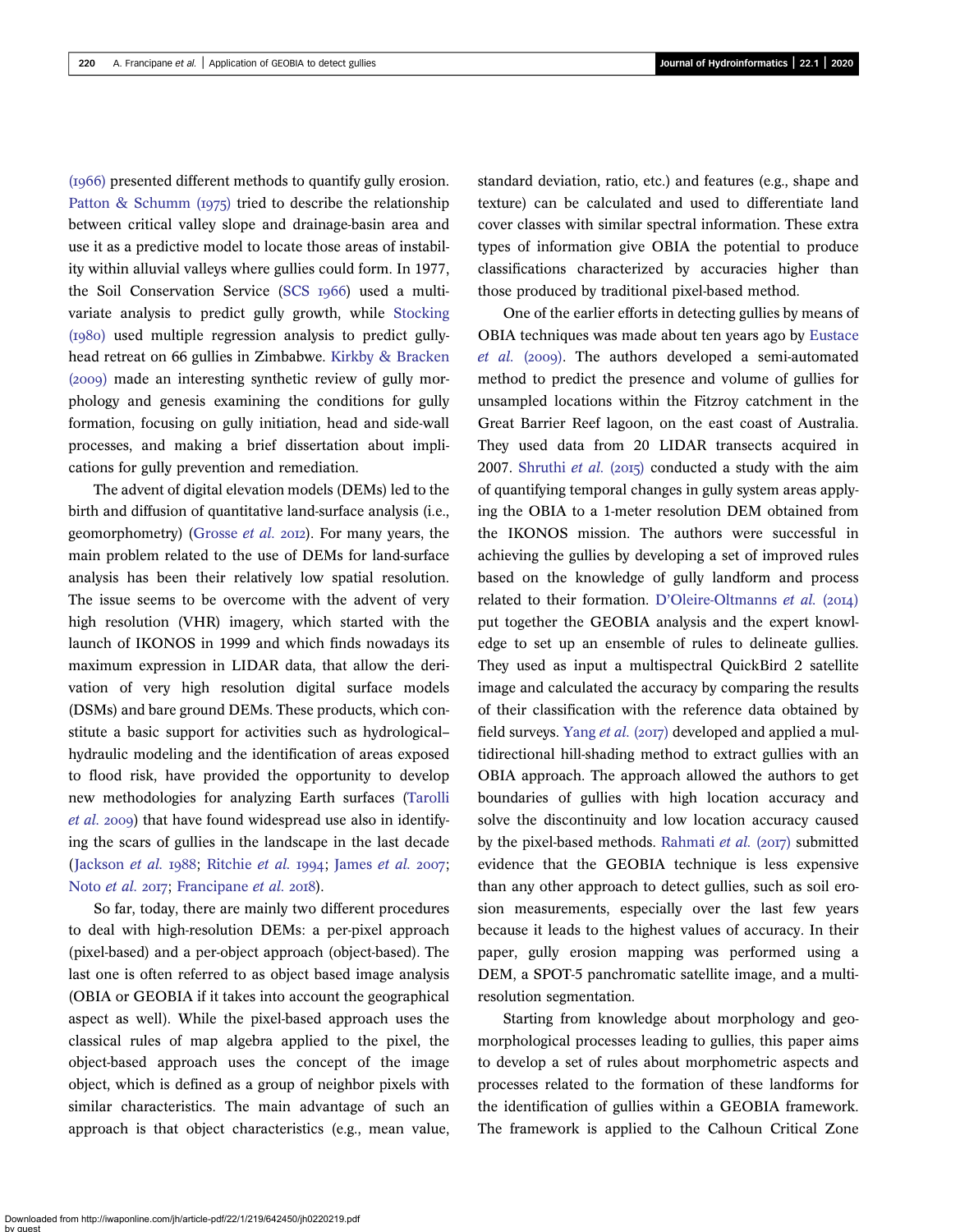Observatory where several gullies have been observed and mapped by other studies ([James](#page-15-0) [et al.](#page-15-0)  $2007$ ; Noto et al. ) and where a very high resolution (i.e., 1 m) LIDAR DEM is available. The procedure, first calibrated for two gullies detected during a field survey carried out in June 2015, will be applied to the Holcombe's Branch watershed and results compared to those obtained by Noto  $et$  al. (2017). The framework has been developed within the software eCognition developer 9.2 (Trimble Geospatial).

# STUDY AREA AND DATASET: THE CALHOUN CRITICAL ZONE OBSERVATORY

The Calhoun Critical Zone Observatory (CCZO) is located in South Carolina (USA) and is part of the Critical Zone Observatory (CZO) project, which involves different institutions with the main goal to study and understand the processes that shape the surface of Earth and support terrestrial life.

The study site is on gentle slopes  $\left\langle \langle 3\% \rangle \right\rangle$  that are covered by Appling and Cataula series soils (clayey, kaolinitic, thermic Typic Kanhapludults). These soils have a depth higher than 8 m to bedrock and are derived from granitoid gneiss, mica gneiss, and granite (Overstreet  $\&$  Bell 1965). The soil has well-developed horizons with sandy loam in A and E horizons, clays in Bt horizons and deep saprolite C horizons [\(Fimmen](#page-14-0) et al. 2008). The upper 35-cm layer is coarse textured (68% sand, 15% clay), which ensures macroporosity to the soil [\(Richter](#page-15-0) *et al.* 1999). The groundwater depth is generally higher than 5 m, even though during winter and occasional summer rain events water can perch in the upper 1.5 m of the soil.

These soils supported crops of cotton, corn, and wheat during the 1800s through the first half of the 20th century, during which time, agricultural practices on Piedmont soils such as these included increased use of fertilizers and soil conservation practices [\(Sheridan](#page-15-0) 1979).

The CCZO is a particularly interesting site for studying gully erosion since after more than a century of intensive crop production, landscapes were abandoned and experienced severe erosion that has led to the loss of almost 20 cm of top soil with the formation of numerous gullies. Today, the gullies are mainly blanketed by reforestation, but the scars of these particular landforms are still present. More details about this area can be found in [James](#page-15-0) et al.  $(2007).$ 

Following the same work scheme of [Noto](#page-15-0) *et al.* ( $2017$ ), we identified a first area (SUBAREA-A) of about  $1 \text{ km}^2$ , containing two gullies surveyed during a field survey carried out in June 2015, and a second area (SUBAREA-B) with an extension of about  $4.3 \text{ km}^2$ , corresponding to the Holcombe's Branch watershed within the CCZO ([Figure 1\)](#page-3-0).

# **METHODS**

The methodology builds on the use of four different morphometric indices able to detect the presence of specific landforms, which can be interpreted as part of a gully (bottom and edges): the Topographic Position Index (TPI), the terrain slope, the roughness slope, and the length to width ratio.

With reference to the data, LIDAR DEM was obtained by the study of Noto  $et$  al. (2017). The SUBAREA-A was used to develop and calibrate the GEOBIA procedure, while the SUBAREA-B was used to test the developed procedure. [Figure 1](#page-3-0) shows the LIDAR DEM for the SUBAREA-A (left part of the figure) and the SUBAREA-B (right part of the figure). Detailed information about the data and the two sub-areas can be found in [Noto](#page-15-0)  $et$  al. (2017).

The following section is organized as follows. The section 'Morphometric indices' provides a brief description of the aforementioned indices. The section 'Gully detection within a GEOBIA framework' summarizes the OBIA procedure developed to identify gullies within the SUBAREA-A with particular reference to the two main phases of OBIA: segmentation and its calibration ('The multiresolution segmentation algorithm') and classification ('The object-based classification').

#### Morphometric indices

#### TPI for gully bottom

The TPI [\(Guisan](#page-14-0) *et al.* 1999; [Jenness](#page-15-0) 2006) is defined as the difference between the elevation of a central pixel, z, and the mean elevation,  $\bar{z}_\alpha$ , of its surrounding cells within the kernel of size  $\alpha$ . Negative values mean the cell is lower than its

Downloaded from http://iwaponline.com/jh/article-pdf/22/1/219/642450/jh0220219.pdf by guest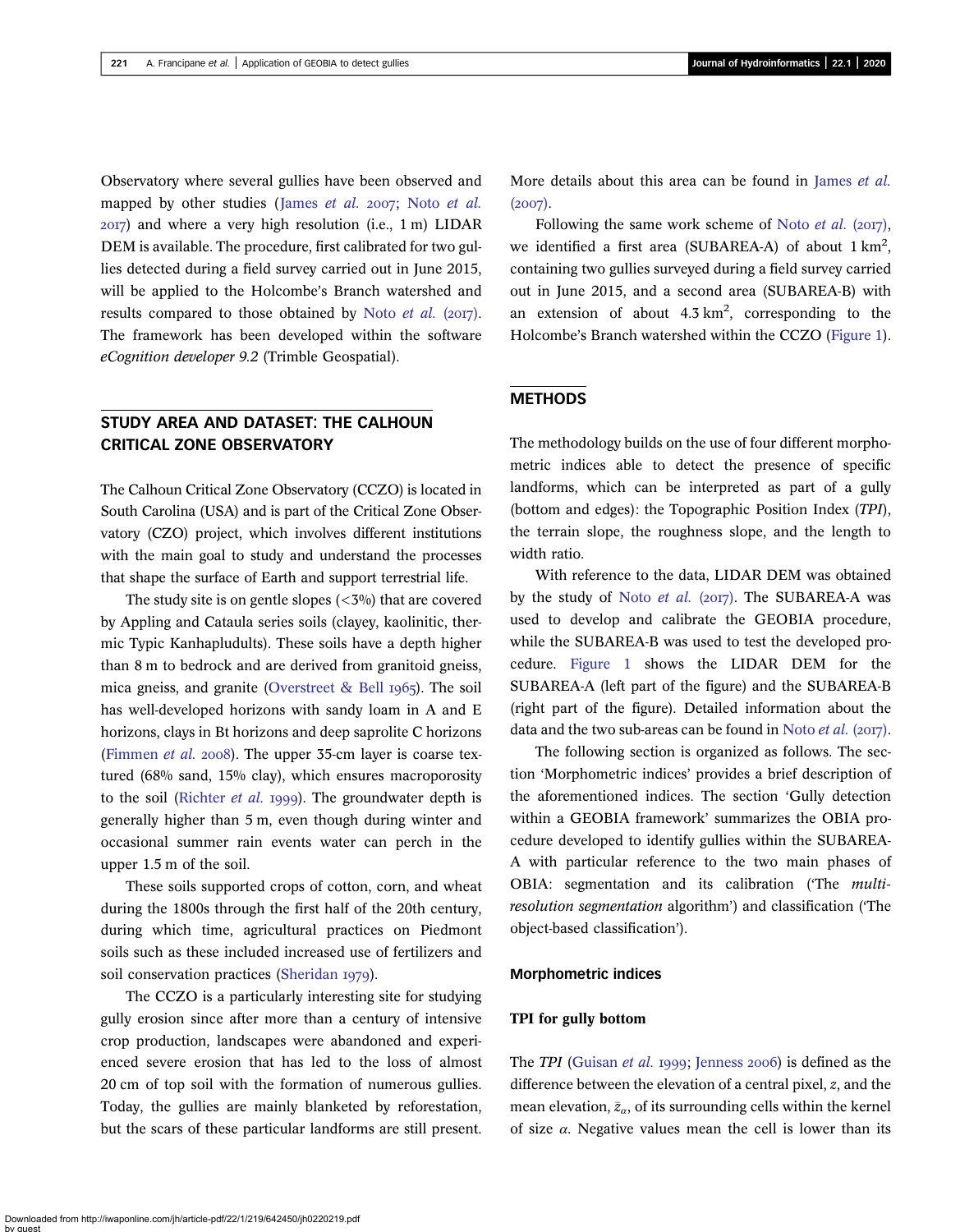<span id="page-3-0"></span>

Figure 1 | LIDAR DEM of the SUBAREA-B (Holcombe's Branch watershed) of the CCZO (on the right) and focus on the SUBAREA-A (on the left) containing the two gullies surveyed and used for the calibration of the GEOBIA procedure.

surroundings. If z is significantly lower than  $\bar{z}_\alpha$ , which implies significant low values of TPI, then the cell is likely at or near the bottom of a depression (e.g., the bottom of a valley or a gully). In particular, we used the normalized TPI (nTPI) by dividing it by the mean value of elevation within the used kernel:

$$
nTPI_{\alpha} = \frac{(z - \overline{z_{\alpha}})}{\overline{z_{\alpha}}}
$$
\n(1)

Since the TPI is kernel-dependent, in order to decide the size of the kernel to use, we used different kernel size  $\alpha$  (see 'Gully detection within a GEOBIA framework'). The  $nTPI_a$ was calculated in QGIS 3.4.0 (QGIS Development Team, [http://qgis.org\)](http://qgis.org) starting from the existing GRASS r.neighbors function.

# Terrain slope for gully edge

Terrain slope, which is the first spatial derivative of the terrain elevations, is one of the basic terrain parameters widely used in terrain analysis and landform classification. Slope has been here adopted as index of gully edge presence since the gully edges can be assimilated to abrupt changes of slope in the terrain [\(Shruthi](#page-15-0) [et al.](#page-15-0)  $20II$ ; Liu et al.  $20I$ ). It was obtained in QGIS 3.4.0 from the LIDAR DEM through using the existing GRASS r.slope.aspect tool.

## Terrain roughness for gully edge

Terrain roughness is a morphometric measure expressing irregularities of the soil surface, caused by factors such as soil texture, aggregate size, rock fragments, vegetation cover and land management. Since a DEM-derived roughness characterizes the local variance of surface gradients, distinguishing between smooth and rugged landforms might be a useful indicator of gully edge presence ([Liu](#page-15-0) [et al.](#page-15-0) 2017). According to Liu et al. (2017), here the terrain roughness is defined as the inverse of the cosine of slope angle and obtained using Equation (2) within the raster calculator of QGIS 3.4.0:

$$
r = \frac{1}{\cos(slope)}\tag{2}
$$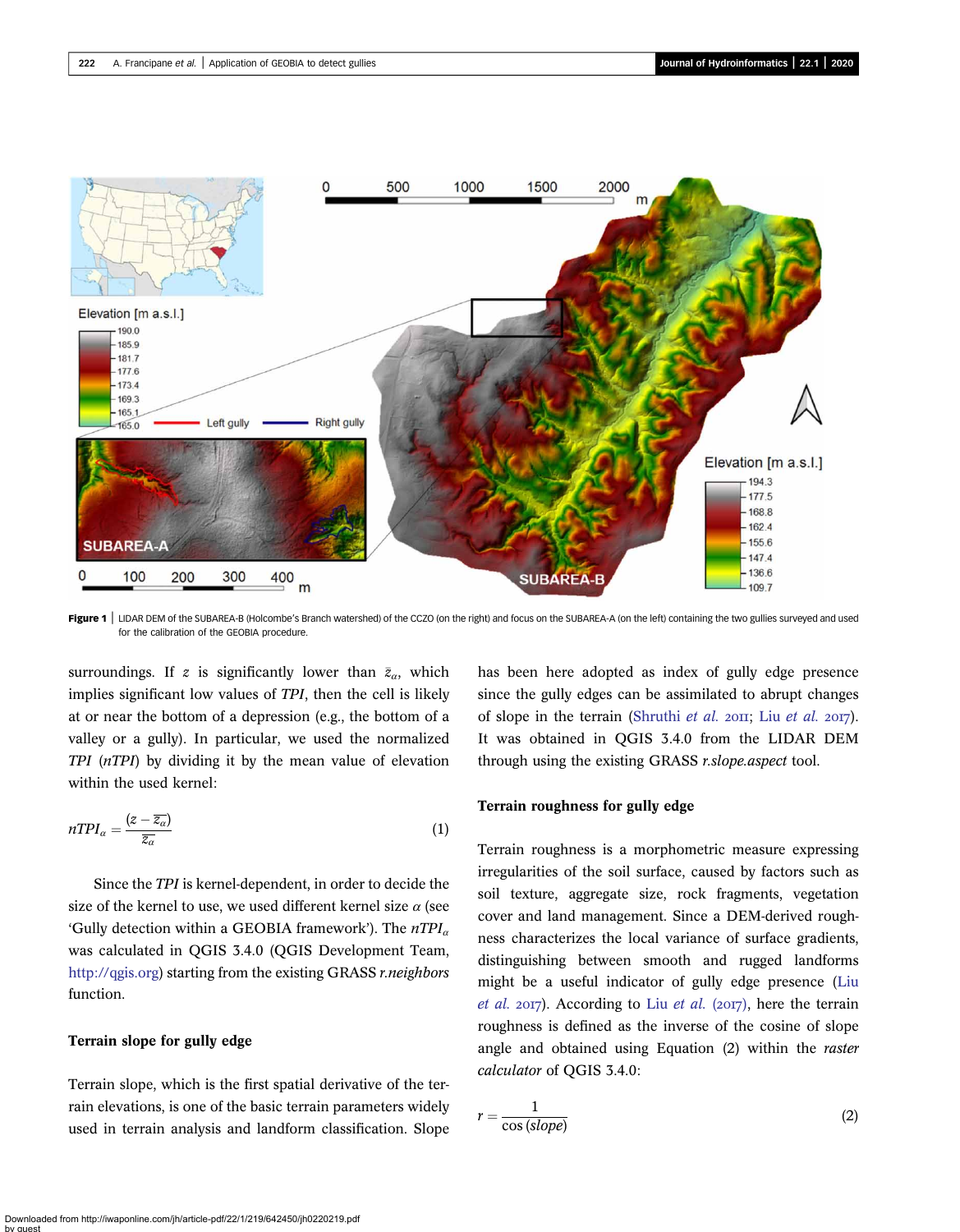Since the roughness is directly derived from slope, in order to verify that the information provided by the terrain roughness is not redundant in detecting the edges of gullies, some tests for the SUBAREA-A have been carried out. The results of the tests, which are not shown here for the sake of brevity, demonstrated that considering this variable reduces the number of false positives, i.e., non-gully segments assigned to the class gully edge.

## Length to width ratio for gully edge

Since gullies are usually narrow and long landforms, elements representing the edges are likely to have one of the two dimensions higher than the other one ([Eustace](#page-14-0) [et al.](#page-14-0) 2009; D'[Oleire-Oltmanns](#page-14-0) et al. 2014). This information is contained within the length to width ratio, which gives an indication of the compactness of an element. In particular,

values of length to width ratio greater than one means that the object is longer in one of its two dimensions. The index has been obtained in eCognition developer 9.2.

#### Gully detection within a GEOBIA framework

The gully detection procedure here developed can be summarized in the flow charts of Figure 2. The first step is the derivation of the first three aforementioned indices (nTPI, terrain slope, and terrain roughness). In particular, for the  $nTPI$  index, [Evans & Lindsay \(](#page-14-0)2010) suggest choosing the kernel size as a function of the typical width of the gullies to detect. In order to determine the best kernel size to detect gullies, nTPI was derived at three different kernel sizes, equal to 10, 20, and 30 m, respectively.

The second step consists of using the  $nTPI$  layer within eCognition developer 9.2 as starting layer to apply the



Figure 2 | Flow chart of proposed gully detection procedure.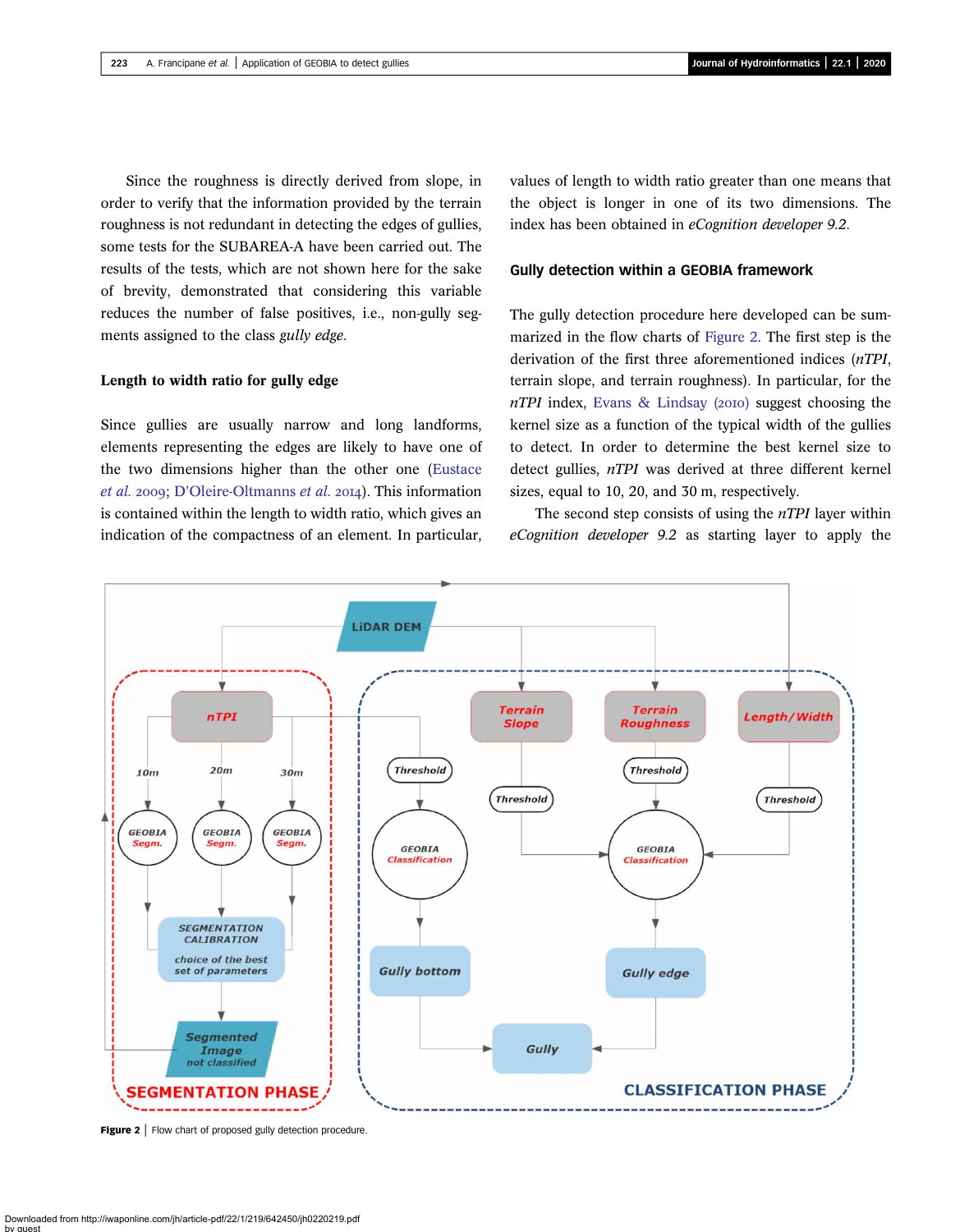segmentation process, which is the main process of OBIA (Hay  $\&$  Castilla 2008), in order to derive homogeneous pixel clusters (also called segments or objects) that provide the base layer for the following analysis steps. Among the variety of segmentation algorithms, here it was decided to use the *multi-resolution segmentation* algorithm (Baatz  $\&$ [Schape](#page-14-0) 2000). It is a bottom-up approach that aims to merge neighbor pixels having a heterogeneity parameter less than a specific threshold, fixed by the user. Compared to the classical pixel-based approach, this process leads to a number of elements to process lower than that of pixels that make the original image and, for this reason, easier and faster to analyze. The optimal values of parameters, in order to obtain the segments from the original image, have been defined through a calibration procedure of segmentation detailed in the section 'The multi-resolution segmentation algorithm'.

A final phase of classification, based on different aspects of objects, such as spectral or textural attributes, allows the user to classify images and recognize a landform in the landscape (e.g., gullies in the present study). A developed rulesets section allows the user to set up an ensemble of rules aiming to automate the process and replicate it on different areas. A section called *Image Object Information* enables the user to query and get the values of some specific variables within an object and use them to set up a process tree of rules and/or algorithms aimed to detect a given object (e.g., gullies).

#### The multi-resolution segmentation algorithm

Segmentation creates segments or objects representing features that may be spectrally variable at the level of the single pixel. The most important parameter in order to identify homogeneous objects is the scale parameter, e, consisting of the maximum heterogeneity, or degree of fitting, between two neighbor pixels or objects. As the scale parameter increases, the number of merged pixels into a single object or the number of merged objects into a bigger object increases as well. On the contrary, as the scale parameter decreases, the original image will be fragmented into a higher number of small objects.

Actually, the similarity between two adjacent objects is evaluated as a function of a spatial and a spectral com-ponent ([Happ](#page-14-0) et al. 2010). The first one depends on the spatial heterogeneity,  $h_{shape}$ , weighted by  $w_{shape}$ , and the compactness,  $h_{\text{cmpct}}$ , weighted by  $w_{\text{cmpct}}$ . For more details, see the first section of the Supplementary material, 'The multi-resolution segmentation algorithm'.

One way to optimize the values of the above parameters is to calibrate the segmentation procedure [\(Clinton](#page-14-0) et al. 2010; Liu [et al.](#page-15-0) 2012, 2017). According to Liu et al. (2012), the overlay between the reference polygon (e.g., the actual gullies' boundaries) and the corresponding segments could generate under-segmented and over-segmented areas, apart from the overlapped areas ([Figure 3\)](#page-6-0). As is possible to see in [Figure 3](#page-6-0), the relationships between the reference polygons (continuous line in [Figure 3](#page-6-0)) and the corresponding segments (dashed line in [Figure 3](#page-6-0)) can be: one-to-many, one-to-one, and many-to-one.

According to the schemes depicted in [Figure 3,](#page-6-0) it is possible to affirm that the goodness of the multi-resolution segmentation result, as far as concerning the geometric relationships, can be measured through the following three metrics:

$$
OS = \frac{\sum |r_i - s_k|}{\sum |r_i|} \tag{3}
$$

$$
US = \frac{\sum |s_k - r_i|}{\sum |s_k|} \tag{4}
$$

$$
ED_1 = \sqrt{\frac{OS^2 + US^2}{2}}\tag{5}
$$

In Equations (3) and (4), the term  $r_i$  stands for the reference polygon and the term  $s_k$  represents the segment that has to be compared with the reference polygon. In general, Equation (3) provides the over-segmentation factor (OS), because it sums up the areas included in the reference polygon but not in its corresponding segments. The output given by Equation (4) is the under-segmentation factor (US), since it is representative of all those pixels included in the segments, but that are outside the reference polygon. The output provided by Equation (5) is the Euclidean distance 1  $(ED<sub>1</sub>)$  and is the distance from the perfect geometric segmentation result. By analyzing Equations (3)–(5), it is easy to affirm that in the ideal case of perfect match between the reference polygon(s) and the segment(s) all the three metrics should be equal to zero. The over-segmentation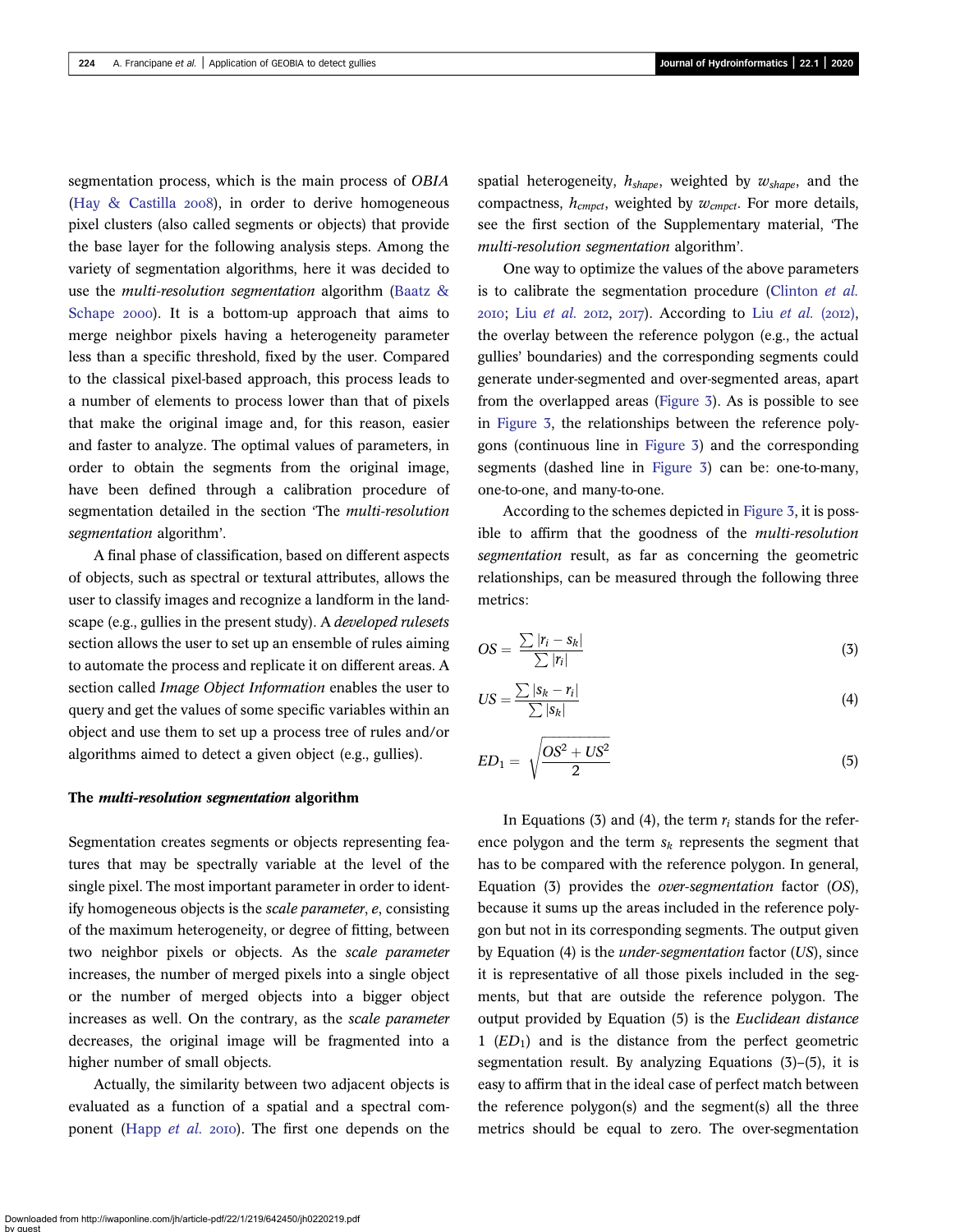<span id="page-6-0"></span>

Figure 3 | Comparison between the reference polygon and the corresponding segments: (a) displays the one-to-many relationship, (b) the one-to-one, and (c) the many-to-one. Figure from Liu et al. [\(2012\).](#page-15-0)

and the under-segmentation are two of the main limitations of object-based approach of images (Figure 3), which can affect the subsequent classification process in two ways: (i) under-segmentation results in image objects that cover more than one class and thus introduce classification errors because all pixels in each mixed image object have to be assigned to the same class; and (ii) features extracted from images affected by over-segmentation or undersegmentation do not represent the properties of real objects on the Earth such as shape and/or area ([Liu & Xia](#page-15-0)  $2010$ ).

In order to take into account the arithmetic relationships as well, Liu *[et al.](#page-15-0)* (2012) proposed the following new indices:

$$
PSE = \frac{\sum |s_i - r_k|}{\sum |r_k|} \tag{6}
$$

$$
NSR = \frac{|m - v|}{m} \tag{7}
$$

$$
ED_2 = \sqrt{PSE^2 + NSR^2} \tag{8}
$$

where PSE and NSR stand for potential segmentation error and number of segment ratio, respectively, while  $m$  and  $v$ 

represent the number of reference polygons and the number of corresponding segments, respectively.  $ED<sub>2</sub>$  is the Euclidean distance 2 and measures the distance from the perfect arithmetic segmentation.

In order to come up with a single index value that takes into account both the geometric and arithmetic segmentation results, the  $ED_1$  and  $ED_2$  have been combined into the key performance indicator, KPI [\(Goepel](#page-14-0) 2018), of Equation (9):

$$
KPI = \sum_{i=1}^{k} w_i \cdot IC_i \tag{9}
$$

where  $k = 2$  (i.e.,  $ED_1$  and  $ED_2$ ),  $w_i$  is the weight of  $IC_i$ , here assumed equal to 0.5 for both  $ED_1$  and  $ED_2$ , and  $IC_i$  is calculated by means of Equation (10):

$$
IC_i = 100 \cdot \frac{PI_i - base_i}{target_i - base_i}
$$
 (10)

where  $PI_i$  is the value of the  $i^{th}$  index (i.e.,  $ED_1$  and  $ED_2$ ),  $base<sub>i</sub>$  is the value indicating the worst performance of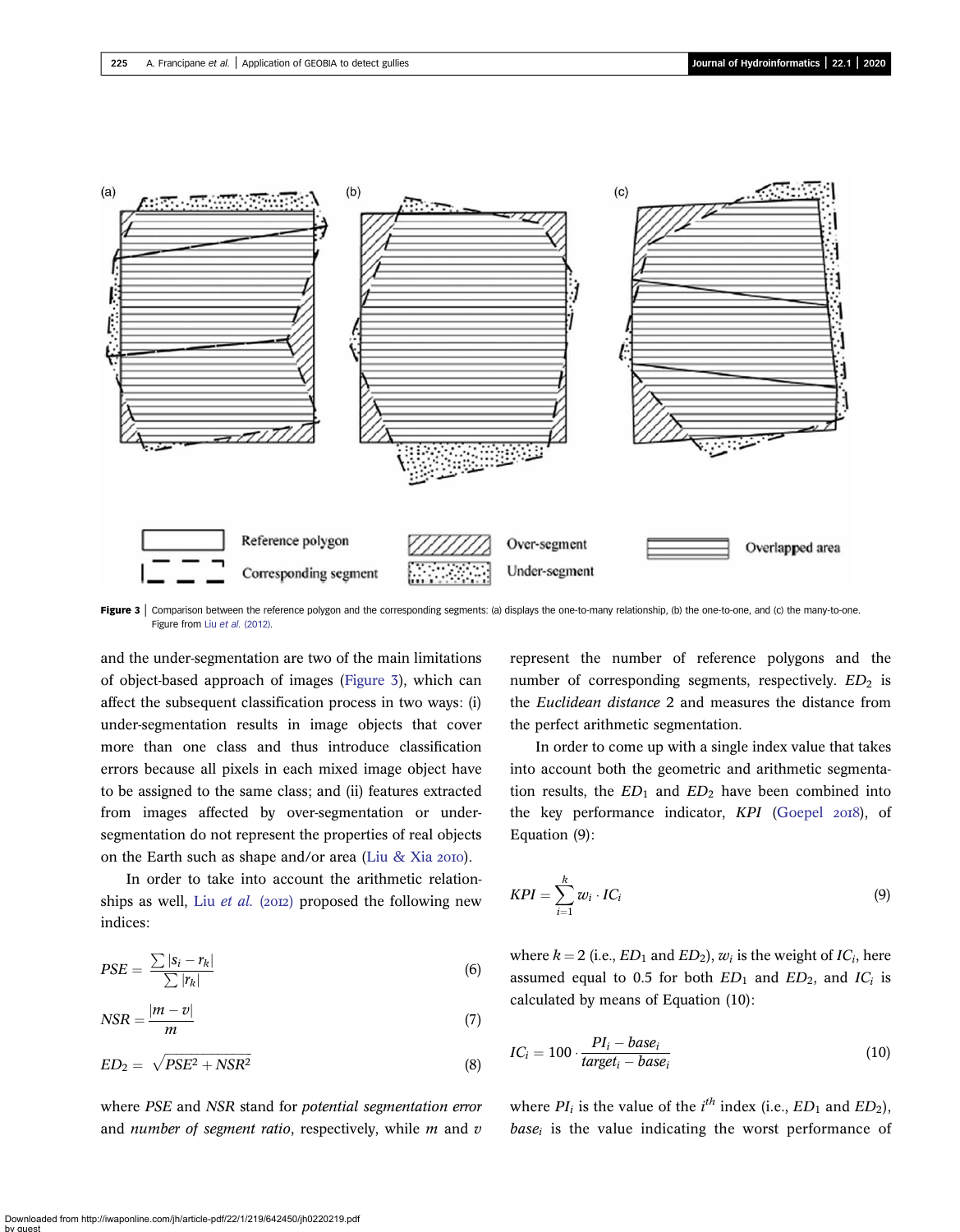the  $i^{th}$  index and *target<sub>i</sub>* is the value indicating the best performance of the  $i^{th}$  index (i.e., zero for both  $ED_1$  and  $ED<sub>2</sub>$ ). The KPI ranges between 0 and 100, with 100 indicating a perfect match in terms of geometric and arithmetic results.

More details about the multi-resolution algorithm can be found in the first section of the Supplementary material, 'The multi-resolution segmentation algorithm'.

#### The object-based classification

Object-based classification involves categorization of pixels on the basis of the spatial relationship with the neighboring pixels. Differently from the pixel-based classification, the object-based classification attempts to mimic what the human eyes do during visual interpretation based on the spectral properties (i.e., color), size, shape, and texture of objects obtained with the segmentation.

The process relies on the construction of one or more rules that can be used in cascade across a variety of layers to classify the segments resulting from the multi-resolution segmentation algorithm; such a procedure allows the user to produce a repeatable methodology. Depending on the purpose of the classification, it is possible to set different kinds of rules. As an example, some rules aim to classify objects on the basis of a threshold. In this case, the threshold value can be calibrated on the basis of literature indications or, in the absence of those, querying the values of some specific variables within objects falling within an interest area. Some other rules can be written up on the basis of adjacency or distance between segments.

The software *eCognition developer* 9.2 allows the user to create different rules working with one or more layers, since they can be linked through logical or and and operators. Each rule can be independent from the others or linked to them in a cascade of rules, where each rule operates on the classified segments from the previous ones.

As it is possible to understand from the above considerations, a good classification requires a good a priori knowledge of the area and the types of land cover under investigation, which may not necessarily be available. Further, there is no definitive algorithm or parameters for the creation of image objects.

# Method setup and calibration: application to the SUBAREA-A

Following the approach proposed by [Clinton](#page-14-0)  $et$   $al.$  (2010) and later applied by Liu [et al.](#page-15-0) ( $2017$ ) to identify gullies in the Yaojiawan catchment (Shaanxi Province, China), the proposed method has been previously calibrated on the two surveyed gullies of SUBAREA-A shown in [Figure 1](#page-3-0). Such an optimization process is very convenient, since it enables to compute segments fitting the actual boundaries of the two considered gullies in the most proper way.

The proposed methodology involves making choices of many different parameters, which may influence the resulting outcome in terms of accuracy of the identification of gullies. Main choices regard the  $nTPI$  kernel,  $\alpha$ , and the segmentation parameters (i.e.,  $e$ ,  $w_{shape}$ , and  $w_{empct}$ ). With reference to the nTPI, three different kernel sizes (i.e., 10, 20, and 30 m) were fixed a priori on the basis of a simple qualitative visual analysis and considering that the two gullies of the SUBAREA-A both have a width of about 20 m. With reference to the segmentation parameters, instead, a certain range of variability for the scale parameter (i.e., 3, 5, 10, and 20) and the weights related to the spatial heterogeneity and the compactness factor has been explored. In more detail,  $w_{cmpct}$  has been set equal to 0.2, 0.45, and 0.9, while  $w_{shape}$  is equal to 0.2, 0.6, and 0.9.

The KPI (see the section 'The multi-resolution segmentation algorithm') has been used to obtain the set of parameters that provides the best segmentation and the confusion matrix to evaluate the goodness of the final classification.

#### Multi-resolution segmentation

Based on morphology and the most common shape of gullies, the expected result of segmentation should have thin and long segments corresponding to the gully-affected areas and more compact segments outside them. Considering what was said in the section 'The multi-resolution segmentation algorithm', once the scale parameter, e, is fixed, these results should be obtained for low weights of the spatial heterogeneity and compactness factor.

In order to perform the multi-resolution segmentation algorithm, the only layer of the  $nTPI$  has been used.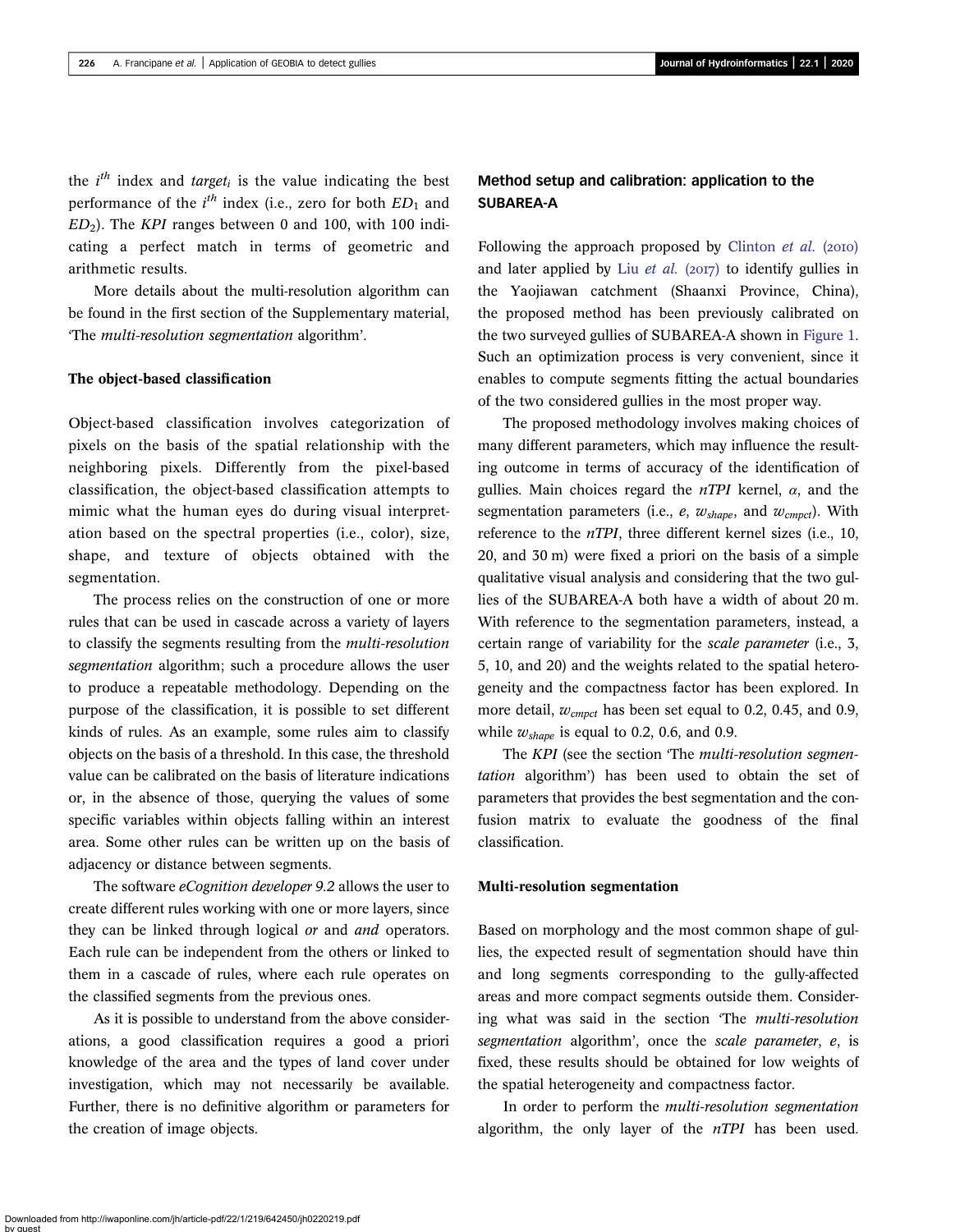<span id="page-8-0"></span>In order to calibrate the process, a number of 108 possible combinations resulting from the considered ranges of variability of  $nTPI$  (3), e (4),  $w_{shape}$  (3), and  $w_{cmpct}$  (3) have been considered by setting up an ensemble of segmentation attempts and evaluating, for each of them, the goodness of the results in terms of KPI. The results of calibration, not shown here for the sake of brevity, demonstrated that the more suitable size for the kernel of the  $nTPI$  was 30 m (hereafter  $nTPI30$ ). With reference to the two gullies of SUBAREA-A, a visual inspection of nTPI30 layer seems to ensure that pixels belonging to the gully-affected areas, either bottom or edges, and to the gully not-affected areas are likely to be included in the same kernel. In terms of multi-resolution segmentation, this means that all the pixels covering the bottom of a gully are likely merged into objects with strongly negative values of nTPI30; similarly, the edges of gullies are merged into objects still having negative values of nTPI30 but closer to zero than the object representing the bottom. More details about the 36 possible combinations and their results in terms of KPI can be found in the second section of the Supplementary material, 'Multi-resolution segmentation in SUBAREA-A'.

Figure  $4(a)$  and  $4(b)$  show the results of segmentation corresponding to the two surveyed gullies of SUBAREA-A relatively to  $e = 10$ ,  $w_{shape} = 0.9$ , and  $w_{cmpct} = 0.2$ , while Figure 4(c) and 4(d) show the results of segmentation for



Figure 4 Segmentation results for  $e = 10$ ,  $w_{shape} = 0.9$ , and  $w_{empty} = 0.2$  for the (a) left basin and (b) right basin and  $e = 5$ ,  $w_{shape} = w_{empty} = 0.2$  for the (c) left basin and (d) right basin. Black lines indicate segmentation.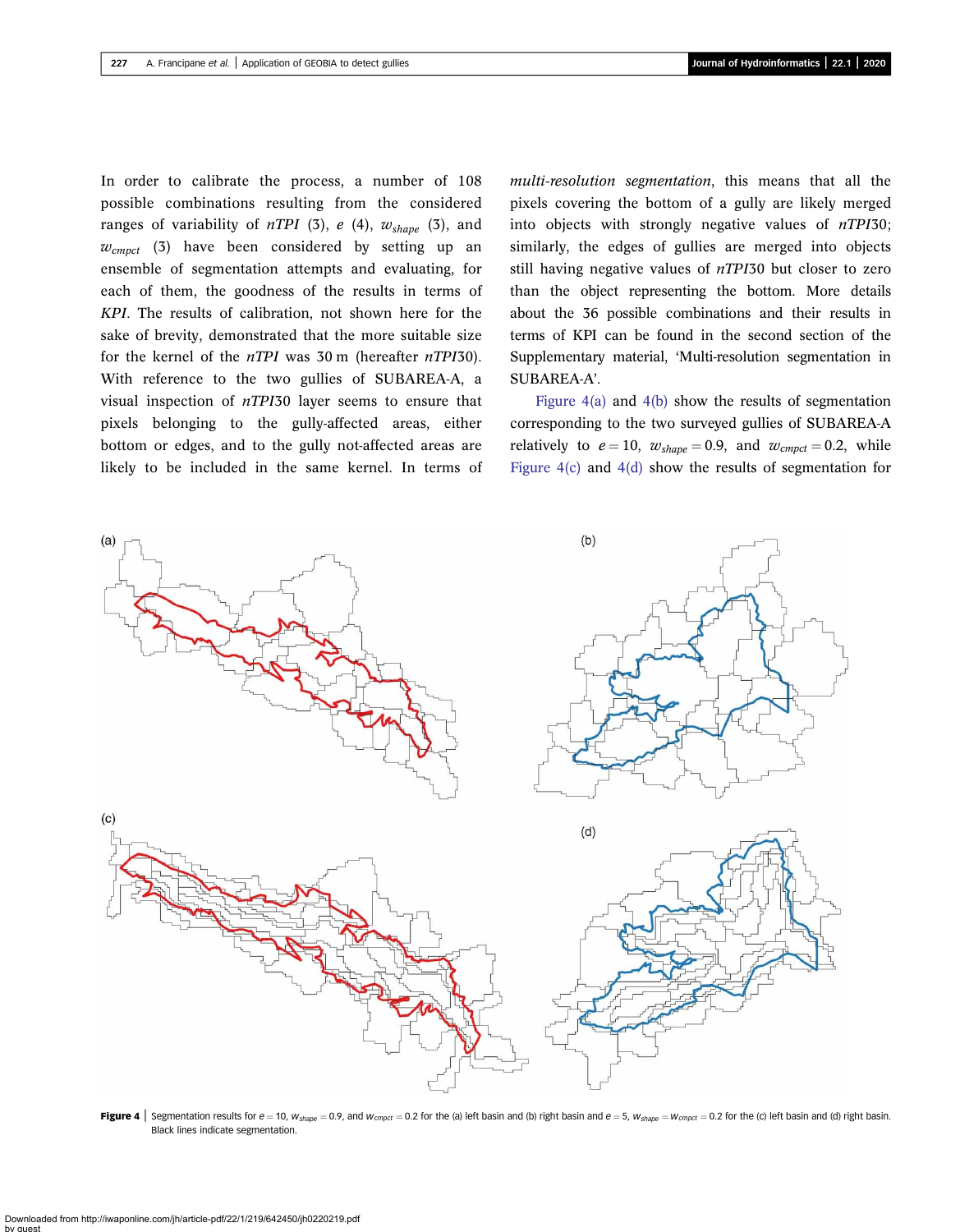<span id="page-9-0"></span> $e = 5$ ,  $w_{shape} = 0.2$ , and  $w_{cmpct} = 0.2$ . The image segments displayed in [Figure 4](#page-8-0) are only those intersecting the actual gully-affected areas.

It is possible to notice in [Figure 4](#page-8-0) that, as the scale parameter increases, the size of objects increases as well. Looking at [Figure 4\(a\)](#page-8-0) and [4\(b\)](#page-8-0)  $(e = 10)$ , segmentations resulted in a low number of large objects leading to high values of OS and/or US and, consequently, higher values of  $ED_1$ . More importantly, there is a coarse segmentation inside the actual gullies that could result in a raw classification. The opposite considerations can be made by observing [Figure 4\(c\)](#page-8-0) and [4\(d\)](#page-8-0), where  $e = 5$ . In this case, a higher number of long and narrow objects allows for a better description of geometry but a worse segmentation in terms of arithmetic results.

Considering the previous arguments, according to [Baatz](#page-14-0)  $&$  Schape (2000), it has been decided to select the following values for the segmentation of SUBAREA-A:  $e = 5$ ,  $w_{shape} = w_{cmpct} = 0.2$ .

Starting from this segmentation it has been possible to retrieve different information at the segment scale, among which is the length to width ratio, useful for the next step of classification.

#### Classification

Figure 5 shows the two surveyed gullies of SUBAREA-A overlaid to the spatial distributions of the four indices above mentioned:  $nTPI30$  (Figure 5(a)), terrain slope (Figure 5(b)), terrain roughness (Figure 5(c)), and length to width ratio (Figure 5(d)). Looking at Figure 5(a), as already discussed in the section 'Multi-resolution segmentation', it is possible to notice that the objects belonging to the bottom of gullies are characterized by negative values, while edges are identified by still negative values but closer to zero. By observing the slope and the terrain roughness, shown in Figure 5(b) and 5(c), respectively, it is clear that the higher values of both these variables correspond to gullies' edges.



Figure 5 | Spatial distribution of the four indices used to detect gully bottom and edges: (a) TPI30, (b) slope, (c) terrain roughness, and (d) length to width ratio.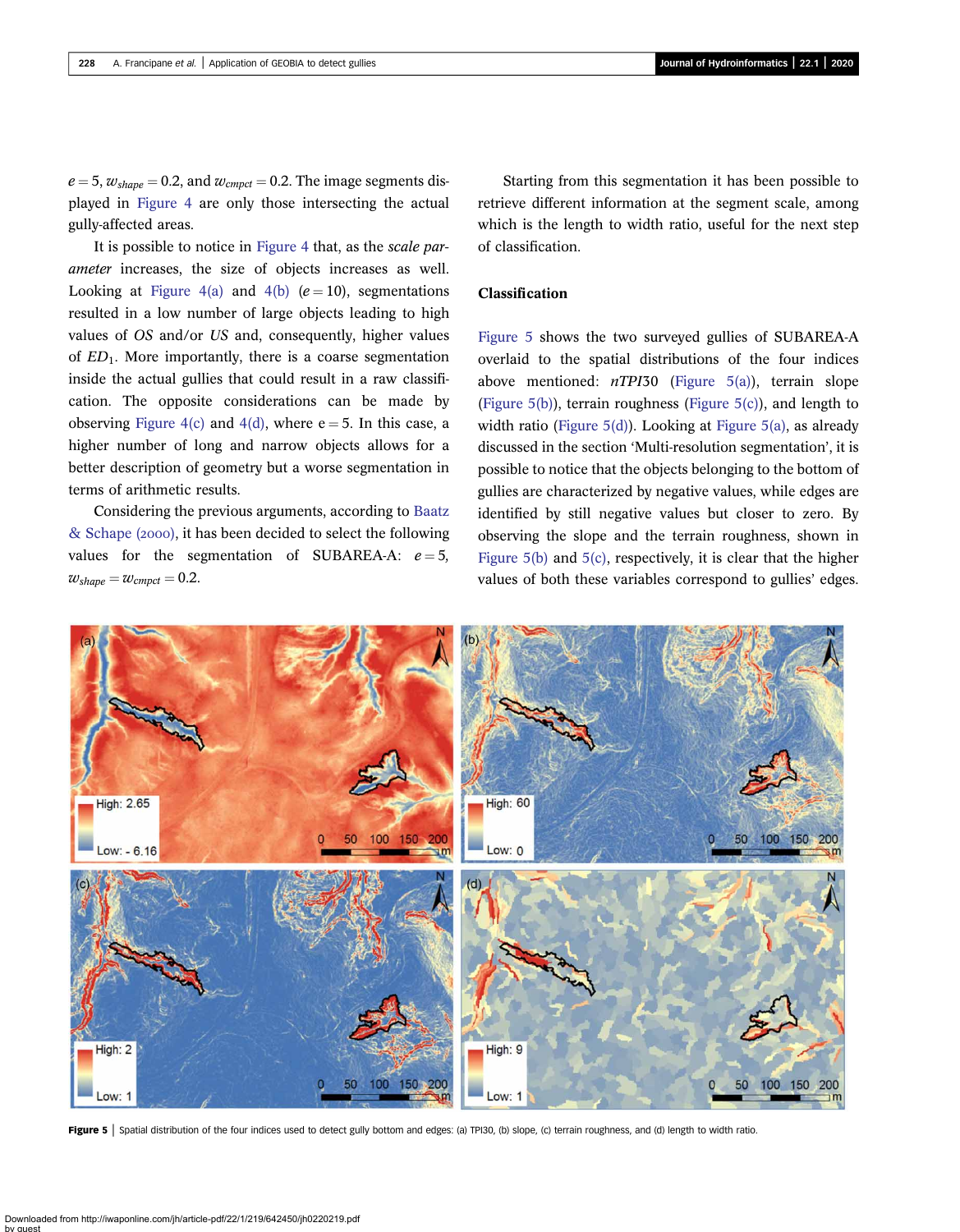Finally, from Figure  $5(d)$ , it is possible to see that if the element is narrow and long, as gullies usually are, there are high values of length to width ratio.

Starting from information contained within the segmented objects that, differently from the classical pixel-based approach, can concern also the values of min, max, mean, standard deviation, etc., of a given variable, we tried to detect landforms connected to gullies. Investigation of previous layers allowed us to set up an ensemble of rules and algorithms to detect the bottoms and the edges of the two surveyed gullies of SUBAREA-A.

First of all, we identified the bottom of gullies by using the nTPI layer. As already said in the section 'TPI for gully bottom', low values of TPI indicate a cell at or near the bottom of a valley that is likened to the bottom of a gully. That being said, by querying the mean value of  $nTPI30$  for both those segments within and outside the surveyed gullies, it was possible to identify and calibrate the value of a threshold,  $T_1$ , distinguishing between the bottom and other landforms.

Once the bottom part of gullies within the SUBAREA-A was identified, for the identification of edges, a similar process led to the identification of three thresholds (i.e.,  $T_2$ ,  $T_3$ , and  $T_4$ ) for the terrain slope, terrain roughness, and length to width ratio layers, respectively.

This process resulted in the writing of Equation (11), which is the first rule of the cascade process, for the identification of the bottom, and Equation (12) for the identification of edges:

| Mean (nTPI30) $< T_1$ |  |  |
|-----------------------|--|--|
|-----------------------|--|--|

$$
\begin{cases}\nMean slope > T_2 \\
Mean roughness > T_3 \\
Length/width > T_4\n\end{cases}
$$
\n(12)

Equation (11) affirms that, for each segment, if the average  $nTPI30$  within the object is less than  $T_1$  it is classified as a gully bottom. Equation (12) puts three different conditions together through an and spatial operator and, therefore, it represents an intersection. For this reason, only those objects where all of the three conditions are contemporarily satisfied are classified as gully edges. In particular, from previous analysis, the values of  $T_1$ ,  $T_2$ ,  $T_3$ , and  $T_4$  resulted as equal to  $-2$ ,  $20^{\circ}$ , 1.15, and 1.5, respectively.

All the segments classified as bottom or edges have been merged into a single class labeled *gully*, while all the unclassified objects have been assigned to a class labeled *non*gully. The boundaries of the two surveyed gullies, highlighted in a continuous black line, overlaid to the classification results, are shown in [Figure 6](#page-11-0).

In order to verify the goodness of the achieved classification, the Accuracy Assessment tool provided by eCognition developer 9.2 has been used for the same two rectangular frames surrounding the two gullies of SUBAREA-A retrieved by Noto [et al.](#page-15-0)  $(2017)$  (see Box-SX and Box-DX, Figure 2a of [Noto](#page-15-0) *et al.* (2017)). The tool returns the *overall*, the user, and the producer accuracies for the classes gully and non-gully and the K-index for both the two classes and takes into account all of the pixels contained in an object. In particular, the overall accuracy is the percentage of pixels correctly classified over the total number of them in the confusion matrix.

Since the overall accuracy is very satisfactory (almost 95% for the left gully and 91% for the right gully), in order to test the procedure developed for the SUBAREA-A, the same rules here discussed have been applied to detect gullies in the SUBAREA-B. More details about the Accuracy Assessment tool and its application to SUBAREA-A can be found in the third section of the Supplementary material, 'Classification in SUBAREA-A' and Table S1.

# Application of the developed procedure to the SUBAREA-B

As was said in the section 'Classification', since the accuracy assessment related to the SUBAREA-A is satisfied, the same classification rules have been applied to detect the gullies within the SUBAREA-B. Because of the greater extension and the more complex morphology of the SUBAREA-B, as compared to the SUBAREA-A, in addition to the developed rules for the SUBAREA-A, other rules have to be used in order to exclude some morphological features (e.g., some parts of hydrological network and the bank erosion areas) which, at the watershed scale, can be erroneously classified as gullies.

In particular, for the correction of those objects belonging to the hydrological network, all of those objects with a mean value of flow accumulation lower than a threshold,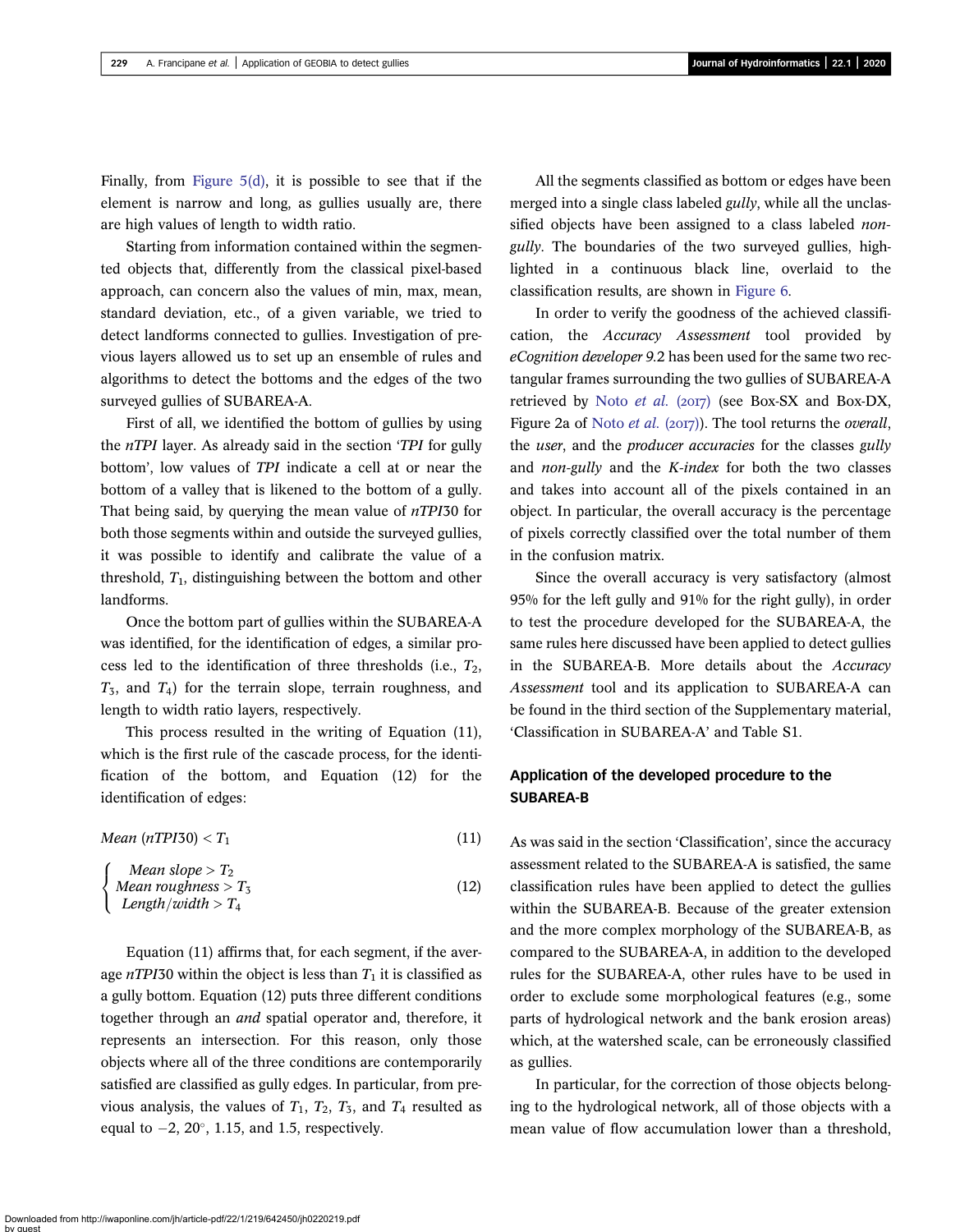<span id="page-11-0"></span>

Figure 6 | Results of the classification procedure for the SUBAREA-A after applying Equations (11) and (12).

 $T_5$ , have been corrected as *non-gully*. The layer of flow accumulation for the Holcombe's Branch watershed was previously derived from the DEM in QGIS. For the correction of those objects belonging to the bank erosion areas, instead, we used a distance threshold,  $T_6$ , from those elements corrected as hydrological network at the previous step. In this case, all of those segments with a distance from the hydrological network lower than  $T_6$  have been corrected as non-gully. This process resulted in the implementation of two new rules in eCognition developer 9.2:

Mean (Flow Accumulation) > 
$$
T_5
$$
 (13)

Distance to hydrological network 
$$
< T_6
$$
 (14)

In particular, investigation of objects belonging to the river network and to the bank erosion areas led to set  $T_5$ equal to 4,000 pxl and  $T_6$ equal to 30 pxl.

In this case, since a spatial distribution of the digitalized actual gullies is not available, in order to assess the appropriateness of the developed procedure, the spatial map of results for the object-based procedure and the pixel-based procedure, developed for the same area by Noto [et al.](#page-15-0)  $(20I7)$ , has been compared ([Figure 7](#page-12-0)).

From an overview of [Figure 7](#page-12-0), it is possible to notice that the number of gullies detected with the object-based approach is higher than that obtained with the pixel-based approach. Moreover, while in some cases there is almost a perfect match between the gullies detected with the two approaches (see box B in [Figure 7](#page-12-0)), in some other cases the match is only partial (see box A in [Figure 7\)](#page-12-0) and in some others there is not a match at all (see box C in [Figure 7](#page-12-0)). Rarely, the pixel-based approach detects gullies that the object-based approach is not able to identify. However, observing the morphology of the Holcombe's Branch watershed in [Figure 7](#page-12-0), it seems plausible that the landforms identified by the object-based approach are likely gullies and there is a failure in identifying correctly these landforms from the pixel-based approach.

Starting from the distribution map of the gullies in [Figure 7](#page-12-0) we derived some indices of the gullies such as the area, the boundary length (i.e., perimeter), and the compactness index, and their empirical distribution function (ecdf, [Figure 8](#page-12-0)). According to [Noto](#page-15-0) *et al.* ( $2017$ ), the compactness index was defined as the ratio between the perimeter of the gully and the root square of its area (multiplied by  $4\pi$ ). It ranges between 1.28 (most compact gully) and 5.31 (very elongated gully) and characterizes the shape of the extracted gullies; the more it is close to 1, the more the shape of the gully is close to a circle.

A total number of 143 gullies were identified with an area ranging between  $20 \text{ m}^2$  and about  $10,700 \text{ m}^2$ (Figure  $8(a)$ ), whereas the perimeter ranges from 24 m to about 1,950 m [\(Figure 8\(b\)\)](#page-12-0). The compactness index ([Figure 8\(c\)\)](#page-12-0) ranges from a minimum of 0.04 (very elongated gullies) to a maximum of about 0.6 (more compact gullies). In order to compare the results of this study with the results of the pixel-based approach provided by Noto [et al.](#page-15-0) (2017), [Figure 8](#page-12-0) shows also the ecdf for the area, perimeter, and compactness index returned by that study. As it is possible to notice from [Figure 8](#page-12-0), apart for the compactness index, which is perfectly overlapped to that of [Noto](#page-15-0) et al. (2017), the object-based approach led to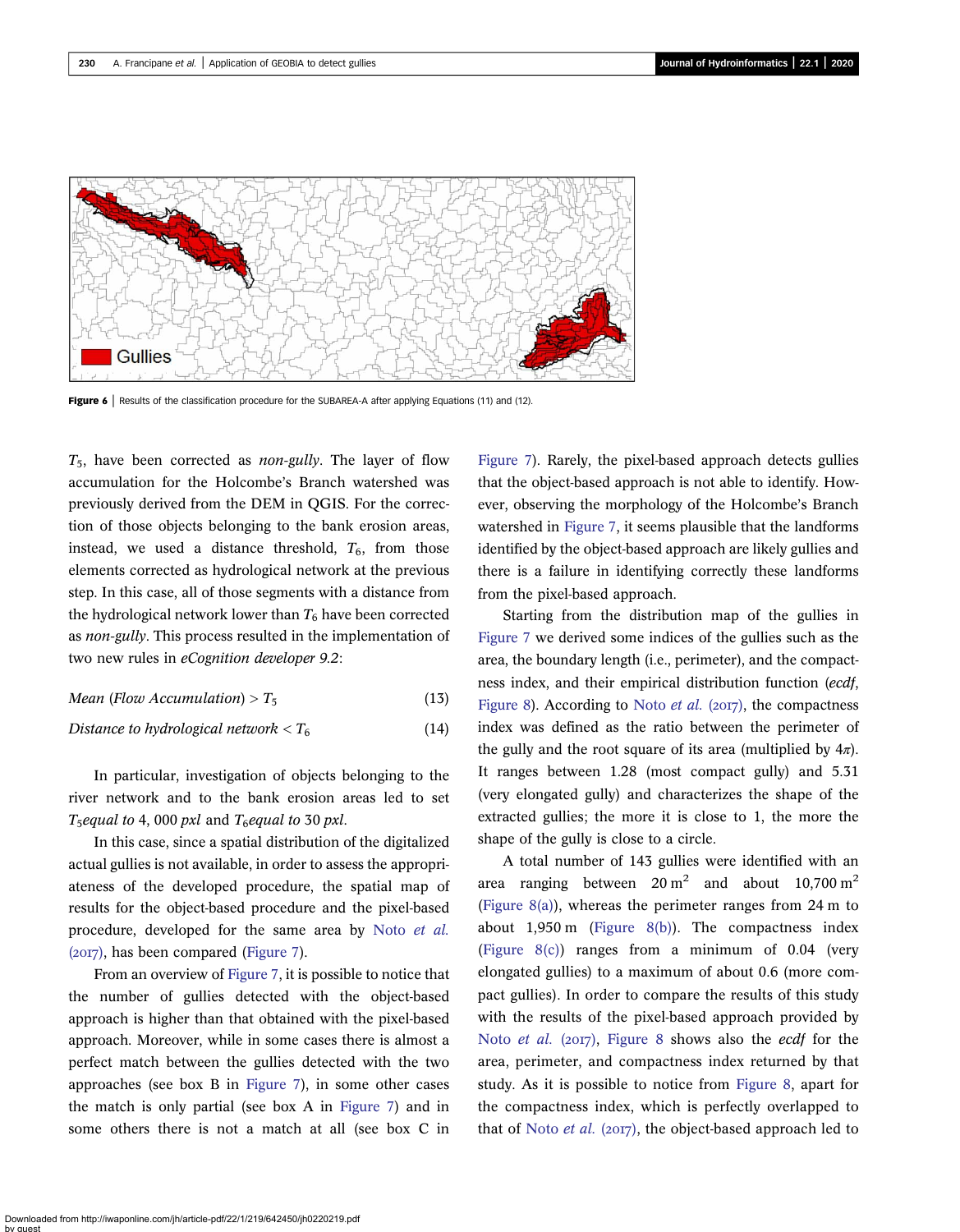<span id="page-12-0"></span>

Figure 7 | Comparison between the gullies achieved through a GEOBIA technique and a pixel-based image analysis. Boxes A, B, and C show some focuses on the Holcombe's Branch watershed.

identifying more extended gullies (e.g., larger area and perimeter) than the pixel-based approach. While the difference in terms of upper limits is due to the two different approaches and, mainly, to the fact that the object-based approach works with elements, which are aggregation of pixels, where the minimum size of the element is not that of the pixel anymore, the different lower limit is mainly

due to the fact that, differently from Noto *[et al.](#page-15-0)* (2017), we did not eliminate from classification those gullies with an area smaller than a given threshold.

Some more statistical characteristics of extracted gullies can be found in the fourth section of the Supplementary material, 'Application of the developed procedure to the SUBAREA-B' and Table S2.



Figure 8 | Empirical cumulative distribution function (ecdf) of morphometric characteristics of gullies identified by the proposed methodology over SUBAREA-B: (a) area, (b) perimeter, and (c) compactness index.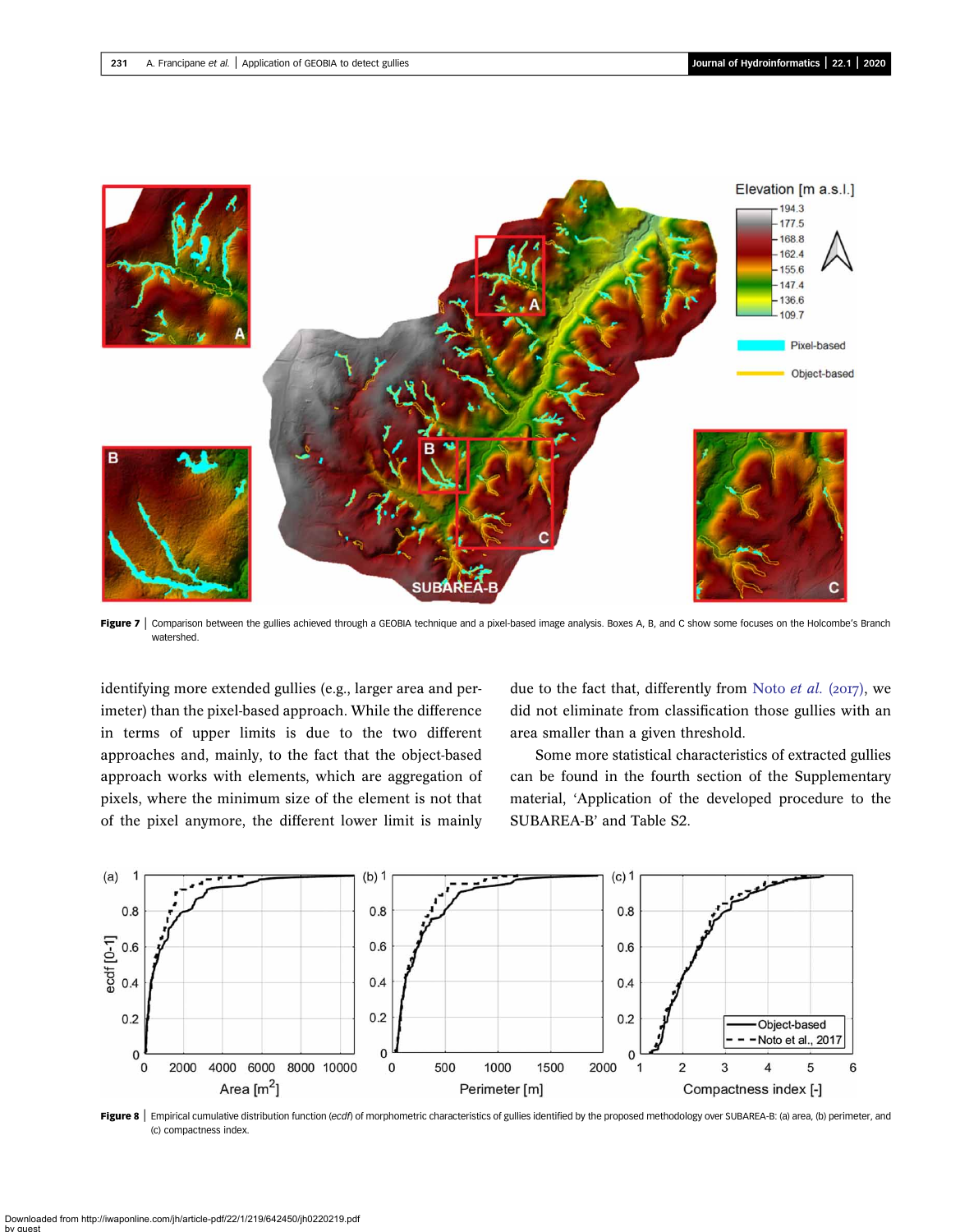## **DISCUSSION**

Spatial distribution of gullies identified by the object-based approach here developed for the Holcombe's Branch watershed [\(Figure 7\)](#page-12-0) seems to provide a good definition of the spatial pattern of gullies. The application of the procedure to SUBAREA-B provided the identification of gullies on the basis of segmentation and classification previously developed, calibrated, and tested for the SUBAREA-A. Differently than [Noto](#page-15-0) et al. (2017), which removed the main river channel and the bank erosion landforms in the SUBAREA-B manually or by means of a threshold for the gullies' area, here we used a couple of rules related to the contributing area and to the distance from the channels, respectively.

In order to minimize the errors due to the over-segmentation and under-segmentation of images ([Figure 3\)](#page-6-0), some geometric and arithmetic relationships have been used to calibrate the segmentation on the SUBAREA-A. While the geometric relationship ensures the best match possible in terms of area and shape, the arithmetic relationship ensures the best segmentation in terms of number of objects (i.e., as few objects as possible). The geometric and arithmetic relationships have been combined in a unique index representative of the goodness of segmentation.

For the classification of objects, a set of rules based on parameters' thresholds and/or adjacency or distance from other objects has been used. Since a gully can be usually characterized by a bottom and some edges, which are defined by different characteristics, it has been preferred to set up a rule for the identification of the bottom and three rules in cascade for the identification of the edges. For the first case, we used the nTPI30 parameter, while for the edges we used the terrain slope, the terrain roughness, and the length to width ratio.

For the SUBAREA-B, the physical consistency of the developed procedure has been evaluated by comparing the gullies' pattern provided by the proposed method with that of Noto [et al.](#page-15-0)  $(2017)$ . From the observation of the Holcombe's Branch watershed morphology [\(Figure 7](#page-12-0)), the GEOBIA procedure seems able to detect also gullies, or parts of those, that have not been detected by the pixelbased approach. For this reason, it is plausible to say that the developed procedure is a reliable tool to identify gullies once it has been calibrated and tested. Moreover, the comparison of ecdf for some characteristics of the gullies such as the area, the perimeter, and the compactness index [\(Figure 8\)](#page-12-0) showed that the object-based procedure leads to gullies with bigger ranges of area and perimeter than those identified by [Noto](#page-15-0)  $et$  al. (2017).

One of the most important advantages of the proposed method consists of the reproducibility of the developed procedure also for other areas of the Earth. In contrast, the main limitation is the fact that parameters need to be recalibrated in order to adapt to different gully patterns.

## **CONCLUSIONS**

An object-based approach to detect landforms is presented in this study. The approach, differently from the classical pixel-based approach, uses the characteristics and features of groups of pixels, called objects or segments, to differentiate land cover classes with similar spectral information. As compared to the pixel-based approach, the possibility to consider this extra information gives GEOBIA the potential to produce land cover thematic maps with a higher accuracy.

GEOBIA has been applied to the Calhoun Critical Zone Observatory (CCZO), an area of South Carolina particularly interesting since it is characterized by the presence of numerous gullies because of very intense erosion activity due to the abandonment of terrains used for intensive crop production in the past century.

The software used to carry out the study is the  $eCogni$ tion developer 9.2, developed by Trimble Navigation Ltd, which provides a collection of tools for OBIA and GEOBIA, facilitating the classification of images in various application fields. The software allows the user to develop a procedure that starts from the segmentation of an image to create groups of homogeneous pixels (also called objects or segments) to which is assigned the same class during the following classification process. The main advantage of the developed procedure, as compared to a classical pixelbased approach, is that the number of elements to process is significantly lower than that of pixels that make the image and, for this reason, easier and faster to analyze.

Two areas, the SUBAREA-A and the SUBAREA-B, inside the CCZO have been used to calibrate and test,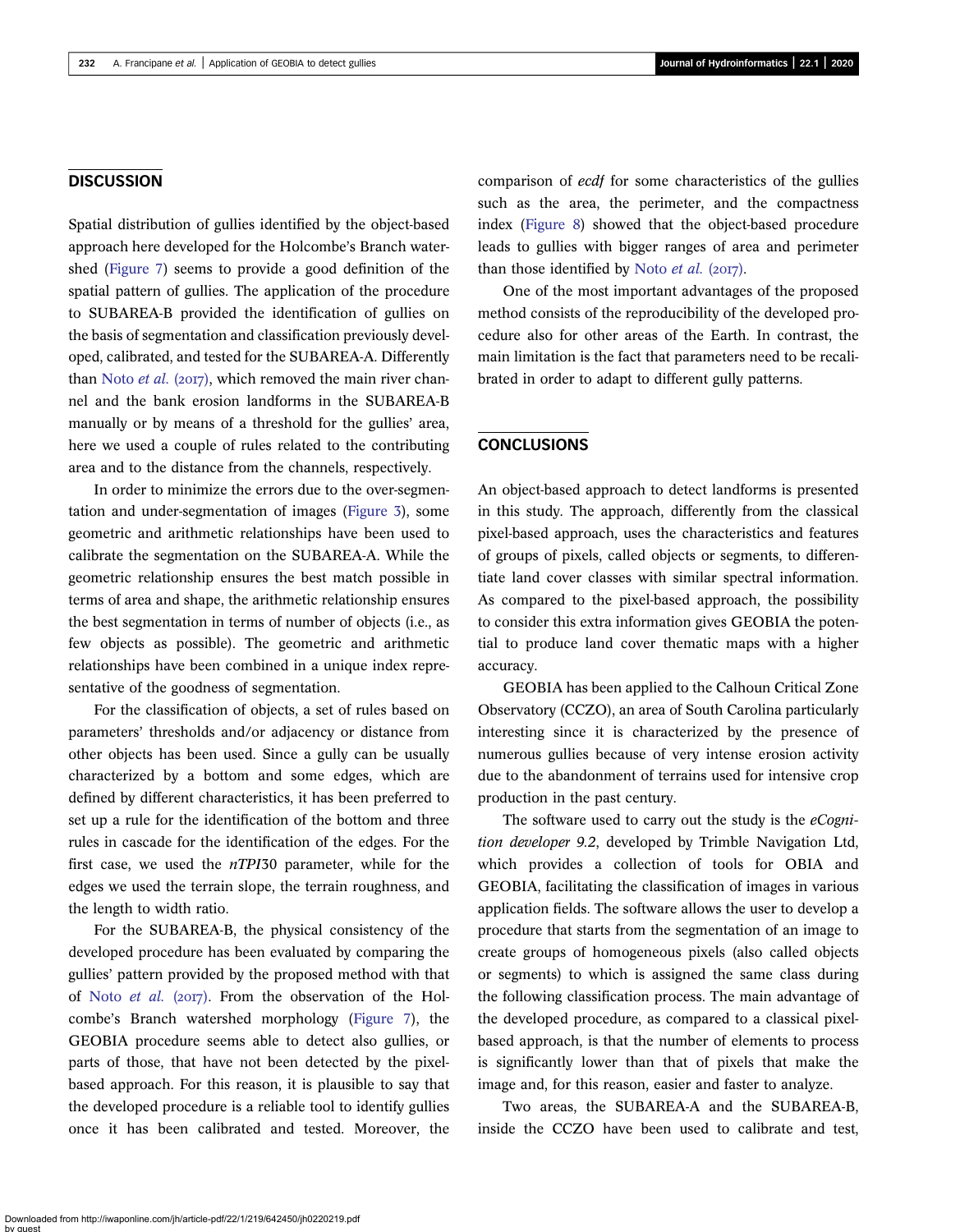<span id="page-14-0"></span>respectively, the developed procedure. The first area is characterized by the presence of two gullies detected during a field survey in June 2015. The surveyed gullies have been used as reference to calibrate the GEOBIA procedure and thus obtain the optimal segmentation and classification. The procedure, then, has been applied to the SUBAREA-B, corresponding to the Holcombe's Branch watershed, to test the goodness of the developed procedure.

Results showed that the GEOBIA procedure developed in eCognition developer 9.2 is able to detect gullies with good accuracy even though, because of the absence of surveyed gullies for the SUBAREA-B, the results have been evaluated using as reference the results from a pixelbased approach developed for the same area by [Noto](#page-15-0) [et al.](#page-15-0)  $(2017)$ .

Although the approach surely requires further testing in other gullied systems where good quality topographic data are available, the demonstrated capability of eCognition developer 9.2 in developing OBIA or GEOBIA procedures to identify gullies in a given area of Earth, coupled with the increasing availability of LIDAR data, allows us to say that this automated technique has the potential for individuation of different landforms (e.g., landslides) and applications across a range of environments.

### SUPPLEMENTARY MATERIAL

The Supplementary Material for this paper is available online at <https://dx.doi.org/10.2166/hydro.2019.083>.

#### REFERENCES

- Baatz, M. & Schape, A. 2000 Multiresolution segmentation: an optimization approach for high quality multi-scale image segmentation. In: Angewandte Geographische Informations-Verarbeitung, XII (J. Strobl, T. Blaschke & G. Griesbner, eds). Wichmann Verlag, Karlsruhe, Germany, pp. 12–23.
- Clinton, N., Holt, A., Scarborough, J., Yan, L. & Gong, P. [Accuracy assessment measures for object-based image](http://dx.doi.org/10.14358/PERS.76.3.289) [segmentation goodness.](http://dx.doi.org/10.14358/PERS.76.3.289) Photogrammetric Engineering and Remote Sensing 76, 289–299.
- D'Oleire-Oltmanns, S., Marzolff, I., Tiede, D. & Blaschke, T. [Detection of gully-affected areas by applying object-based](http://dx.doi.org/10.3390/rs6098287)

[image analysis \(OBIA\) in the region of Taroudannt,](http://dx.doi.org/10.3390/rs6098287) [Morocco](http://dx.doi.org/10.3390/rs6098287). Remote Sensing 6, 8287–8309.

- Eustace, A., Pringle, M. & Witte, C. 2009 Give me the dirt: detection of gully extent and volume using high-resolution Lidar. In: Innovations in Remote Sensing and Photogrammetry (S. Jones & K. Reinke, eds). Springer, Berlin, Heidelberg, pp. 255–269.
- Evans, M. & Lindsay, J. 2010 [High resolution quanti](http://dx.doi.org/10.1002/esp.1918)fication [of gully erosion in upland peatlands at the landscape scale.](http://dx.doi.org/10.1002/esp.1918) Earth Surface Processes and Landforms 35, 876–886.
- Fimmen, R. L., Richter, D. D., Vasudevan, D., Williams, M. A. & West, L. T. 2008 Rhizogenic Fe–[C redox cycling: a](http://dx.doi.org/10.1007/s10533-007-9172-5) [hypothetical biogeochemical mechanism that drives crustal](http://dx.doi.org/10.1007/s10533-007-9172-5) [weathering in upland soils.](http://dx.doi.org/10.1007/s10533-007-9172-5) Biogeochemistry 87, 127–141.
- Francipane, A., Ivanov, V. Y., Noto, L. V., Istanbulluoglu, E., Arnone, E. & Bras, R. L. 2012 [TRIBS-Erosion: A](http://dx.doi.org/10.1016/j.catena.2011.10.005) [parsimonious physically-based model for studying catchment](http://dx.doi.org/10.1016/j.catena.2011.10.005) [hydro-geomorphic response](http://dx.doi.org/10.1016/j.catena.2011.10.005). Catena 92, 216–231.
- Francipane, A., Fatichi, S., Ivanov, V. Y. & Noto, L. V. Stochastic assessment of climate impacts on hydrology and geomorphology of semiarid headwater basins using a physically based model. Journal of Geophysical Research F: Earth Surface 120, 507–533.
- Francipane, A., Mussomè, F., Cipolla, G. & Noto, L. V. Object-based image analysis technique for gully mapping using topographic data at very high resolution (VHR). In: HIC 2018. 13th International Conference on Hydroinformatics (G. La Loggia, G. Freni, V. Puleo & M. De Marchis, eds). EasyChair, Manchester, pp. 725–730.
- Goepel, K. 2018 [Implementation of an online software tool for the](http://dx.doi.org/10.13033/ijahp.v10i3.590) [analytic hierarchy process \(AHP-OS\)](http://dx.doi.org/10.13033/ijahp.v10i3.590). International Journal of the Analytic Hierarchy Process 10, 469–487.
- Grosse, P., van Wyk de Vries, B., Euillades, P., Kervyn, M. & Petrinovic, I. 2012 [Systematic morphometric characterization](http://dx.doi.org/10.1016/j.geomorph.2011.06.001) of volcanic edifi[ces using digital elevation models.](http://dx.doi.org/10.1016/j.geomorph.2011.06.001) Geomorphology 136, 114–131.
- Guisan, A., Weiss, S. B. & Weiss, A. D. 1999 [GLM versus CCA](http://dx.doi.org/10.1023/A:1009841519580) [spatial modeling of plant species distribution](http://dx.doi.org/10.1023/A:1009841519580). Plant Ecology 143, 107–122.
- Happ, P. N., Ferreira, R. d. S., Bentes, C., Costa, G. A. O. P. & Feitosa, R. Q. 2010 Multiresolution segmentation: a parallel approach for high resolution image segmentation in multicore architectures. In: International Conference on Geographic Object-Based Image Analysis (GEOBIA 2010), Ghent, Belgium.
- Hay, G. J. & Castilla, G. 2008 Geographic Object-Based Image Analysis (GEOBIA): A new name for a new discipline. In: Object-Based Image Analysis: Spatial Concepts for Knowledge-Driven Remote Sensing Applications (T. Blaschke, S. Lang & G. J. Hay eds). Springer, Berlin, Heidelberg, pp. 75–89.
- Henderson-Sellers, A. 1994 [Land-use change and climate.](http://dx.doi.org/10.1002/ldr.3400050207) Land Degradation & Development 5, 107–126.
- Huggett, R. 1990 Book review. In: Modelling Geomorphological Systems, Vol. 15 (M. G. Anderson, ed.). Earth Surface Processes and Landforms, Chichester, pp. 292–293.